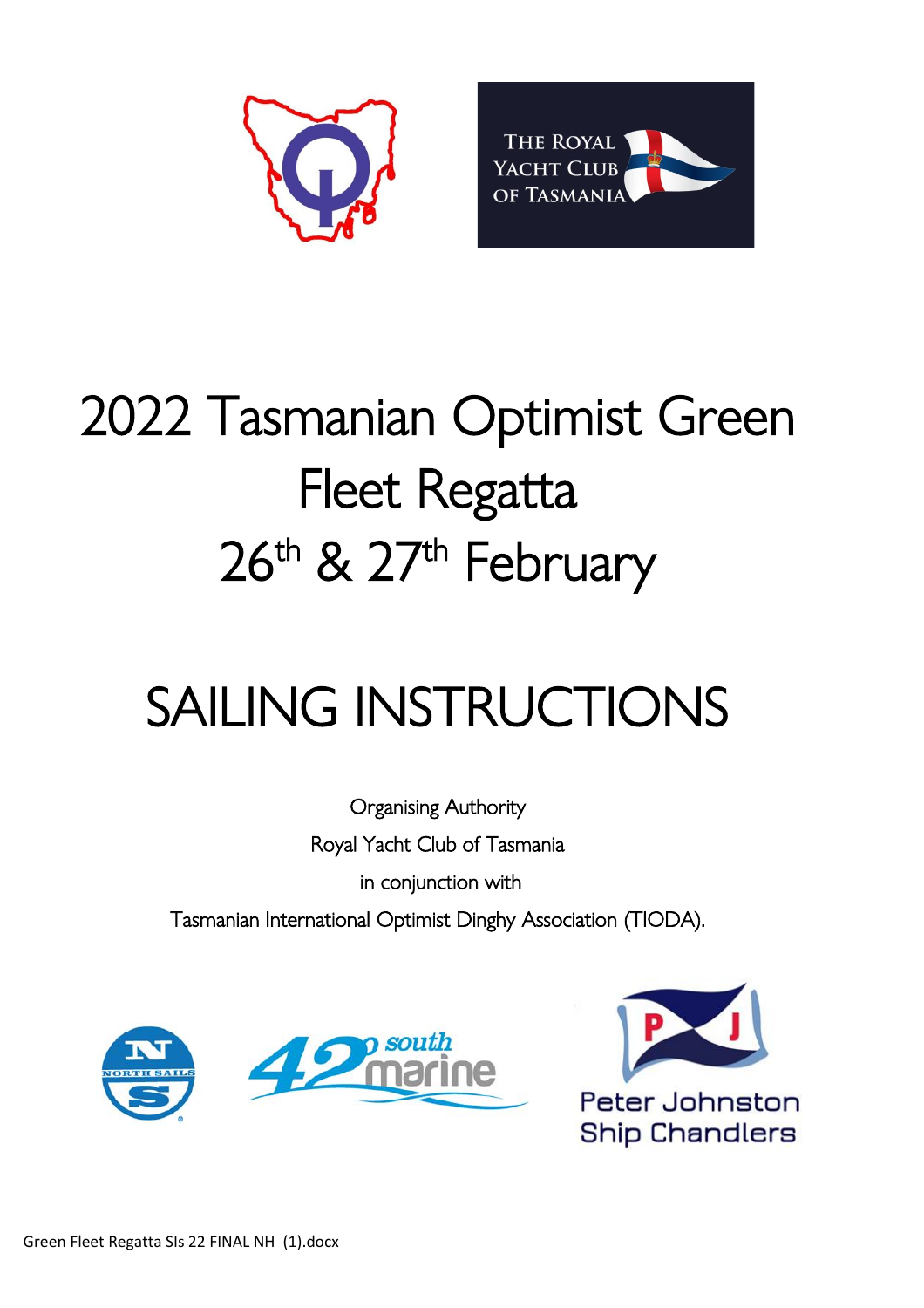#### **Abbreviations**

[DP] denotes a rule for which the penalty is at the discretion of the Jury. [SP] denotes a rule for which a standard penalty may be applied by the race committee without a

hearing. This changes RRS 60.1, 63.1 and Appendix A5.

#### 1. Rules

- 1.1. Green Fleet will be governed by the 'Introductory Rules for Racing' (see Attachment 3).
- 1.2. The current prescriptions and special regulations of Australian Sailing Part 2 for Off the Beach Boats will apply.
- 1.3. For this event the 'Advisors' shall be the Race Officer, the appointed event coaches and members appointed to the regatta Protest Committee.
- 1.4. The 'Advisors' may refer allegations of poor sportsmanship to the Protest Committee who may deal with the matter using the provisions of Rule 2 or Rule 69 of the Racing Rules of Sailing.

#### 2. Notices to Competitors

2.1 All notices to competitors will be posted on the official noticeboard located at the regatta office and posted on the event website <https://www.revolutionise.com.au/tioda/events/129259/>

#### 3. Changes to the Sailing Instructions

3.1 Any change to the sailing instructions (SIs) will be posted no later than 09:00 on the day it will take effect, except that any change to the schedule of races will be posted by 19:00 hours on the day before it will take effect.

#### 4. Signals Made Ashore

- 4.1. Signals made ashore will be displayed on the flagpole located at RYCT OTB.
- 4.2. When flag AP is displayed ashore, '1 minute' is replaced with 'not less than 20 minutes' in the race signal AP.
- 4.3. Flag D with one sound means 'The warning signal will be made not less than 20 minutes after D is displayed. Boats shall not launch until this signal is made.' [SP]

#### 5. Format of Racing

5.1 The regatta will consist of up to ten (10) races; three (3) of which are required to be completed to constitute a series.

#### 6. Schedule of Races

6.1 The schedule is as per the following table:

| Date                   | Event                   | Timing      |
|------------------------|-------------------------|-------------|
| Saturday 26th February | Registration            | 08:30-09:30 |
|                        | Green Fleet briefing    | 10:30       |
|                        | First warning signal    | 11:00       |
| Sunday 27th February   | Green Fleet briefing    | 09:00       |
|                        | First warning signal    | 10:00       |
|                        | No warning signal after | 15:00       |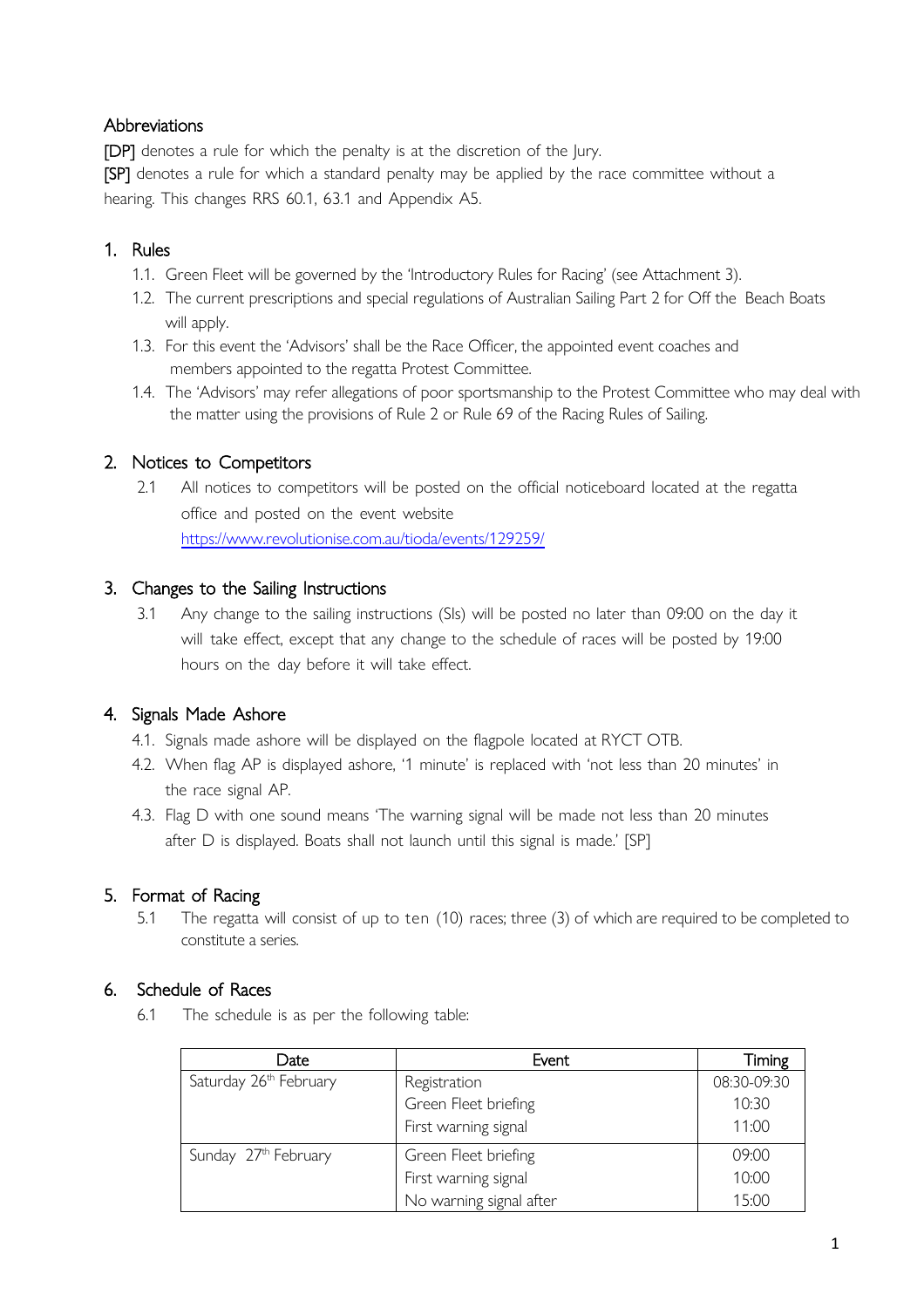- 6.2 A maximum of 10 (ten) races may be sailed, with a maximum of 6 races per day. The race committee may conduct multiple racing sessions each day.
- 6.3 The coaches may also incorporate fun activities and games into the program to ensure it is not all about competition.
- 6.4 To alert boats that a race or sequence of races will begin soon, the orange starting line flag will be displayed with one sound at least five minutes before a warning signal is displayed.
- 6.5 On the last day of the regatta no warning signal will be made after 15:00 hours.

#### 7. Division Flags

- 7.1. The class flag shall be a green flag with the Optimist logo.
- 7.2. All boats shall display a green ribbon permanently fixed and free to fly from the top of the sprit. These ribbons will be provided by the Organising Authority at registration.

#### 8. Racing Areas

8.1 Attachment 1 shows the location of the racing areas.

#### 9. The Course

- 9.1. The diagram in Attachment 2 shows the course including the order in which marks are to be passed, and the side on which each mark is to be left.
- 9.2. No later than the warning signal, the race committee vessel will display the course to be sailed on a course board.

#### 10. Marks

10.1 The marks are described in Attachment 2.

#### 11. The Start & Finish

11.1 The starting and finishing line will be between the mast displaying an orange flag on the race committee vessel on the starboard end and the course side of a buoy at the port end.

#### 12. Penalty System

- 12.1. The penalty system shall be as per the Introductory Rules for Racing (see Attachment 3).
- 12.2. Coaching of Green Fleet skippers while racing is permitted only by the appointed event coaches. However, to facilitate close racing, on water coaching will be primarily targeted to the back end of the fleet
- 12.3. [DP] Only coaches who are Organising Authority appointed Green Fleet Coaches will be allowed to coach on the course during racing. All other coach and support boats must not come within 50m of boats during any racing session. Violation of this instruction may result in any penalty which the Protest Committee deems appropriate, up to and including disqualification of the coached skipper from the race/regatta.

#### 13. Time Limit

13.1. Boats deemed to be still racing by the Race Committee but failing to finish within 10 minutes after the first boat sails the course and finishes may be allocated a 'Still Racing Score'. See SI 15.7.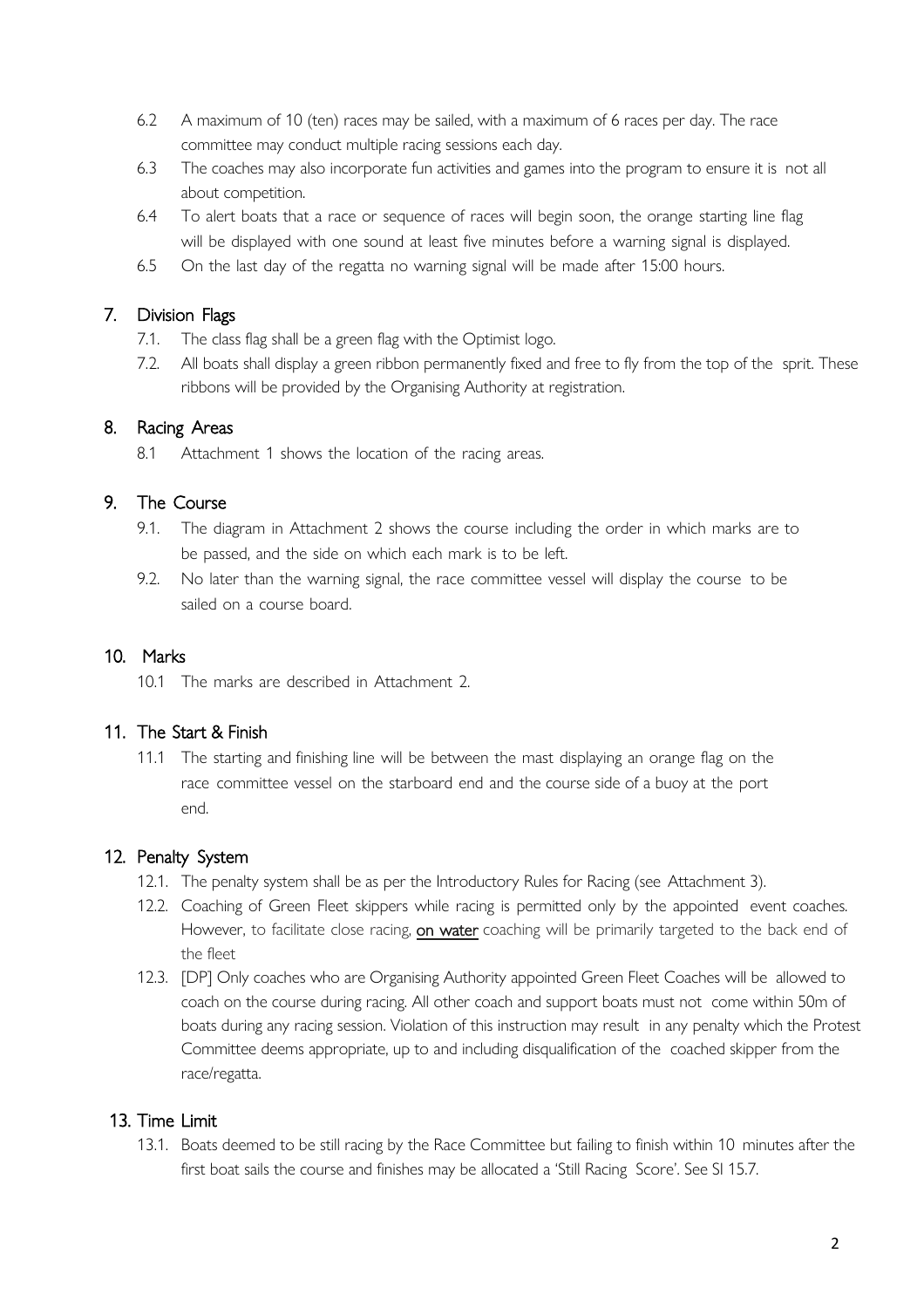#### 14. Protests and Requests for Redress

14.1 Refer to clause 10 in Attachment 3.

#### 15. Scoring

- 15.1. Three (3) races are required to be completed to constitute a series.
- 15.2. When five (5) or fewer races have been completed, a boat's series score will be the total of her race scores.
- 15.3. When from six (6) to eight (8) races have been completed, a boat's series score will be the total of her race scores, excluding her worst score.
- 15.4. When nine (9) to ten (10) races have been completed, a boat's series score will be the total of her race scores, excluding her two (2) worst scores.
- 15.5. To request the correction of an alleged error in posted race or series results, a boat shall complete a scoring enquiry form available at the regatta office.
- 15.6. Failure to sign on will result in that boat being penalised five (5) points for the first race of the session (but not worse than a DNF). Failure to sign off will result in that boat being penalised five (5) points for the last race of the session (but not worse than DNF). Penalties will be applied without a hearing. This changes RRS 63.1, A4 and A5.
- 15.7. Boats determined by the Race Committee to still be racing at the expiry of the time limit after the first boat has finished may be given a 'Still Racing Score' equal to the points of the last finisher plus two (2) points. The scoring abbreviation for 'Still Racing Score' is SRS.

#### 16. Safety Regulations

- 16.1. Before leaving shore and up to the warning signal of the race session, each boat shall sign on. All helmspersons shall do this prior to going afloat for any racing session. [SP]
- 16.2. Sign off shall be completed within 60 minutes of the last boat finishing in the last race of the race sessions of their allocated assignment. [SP]
- 16.3. Failure to sign on or sign off will result in a penalty as described in SI 15.6.
- 16.4. A boat that retires from a race shall notify the race committee as soon as possible and shall also fill in the relevant form available at the Regatta Office. [DP]
- 16.5. Competitors who require assistance should blow a whistle or wave the paddle or one arm. The Race Committee reserves the right to assist competitors who in its opinion require assistance, regardless of the wishes of the competitor.

#### 17. Equipment and Measurement Checks [DP]

17.1 A boat or equipment may be inspected at any time for compliance with the Class Rules, the NoR and the SIs.

#### 18. Support Vessels [DP]

- 18.1 When the wind is less than 10 knots all support vessels shall not exceed 5 knots within 500m of the area where boats are racing. Additionally, support vessels shall not exceed 5 knots or create wake at any time when they are within 100m of the starting area. [DP]
- 18.2 Support boats are not permitted to come within 50m of Green Fleet competitors from the time of the first warning signal of a racing session until the race committee has signaled there will be no more racing in that session.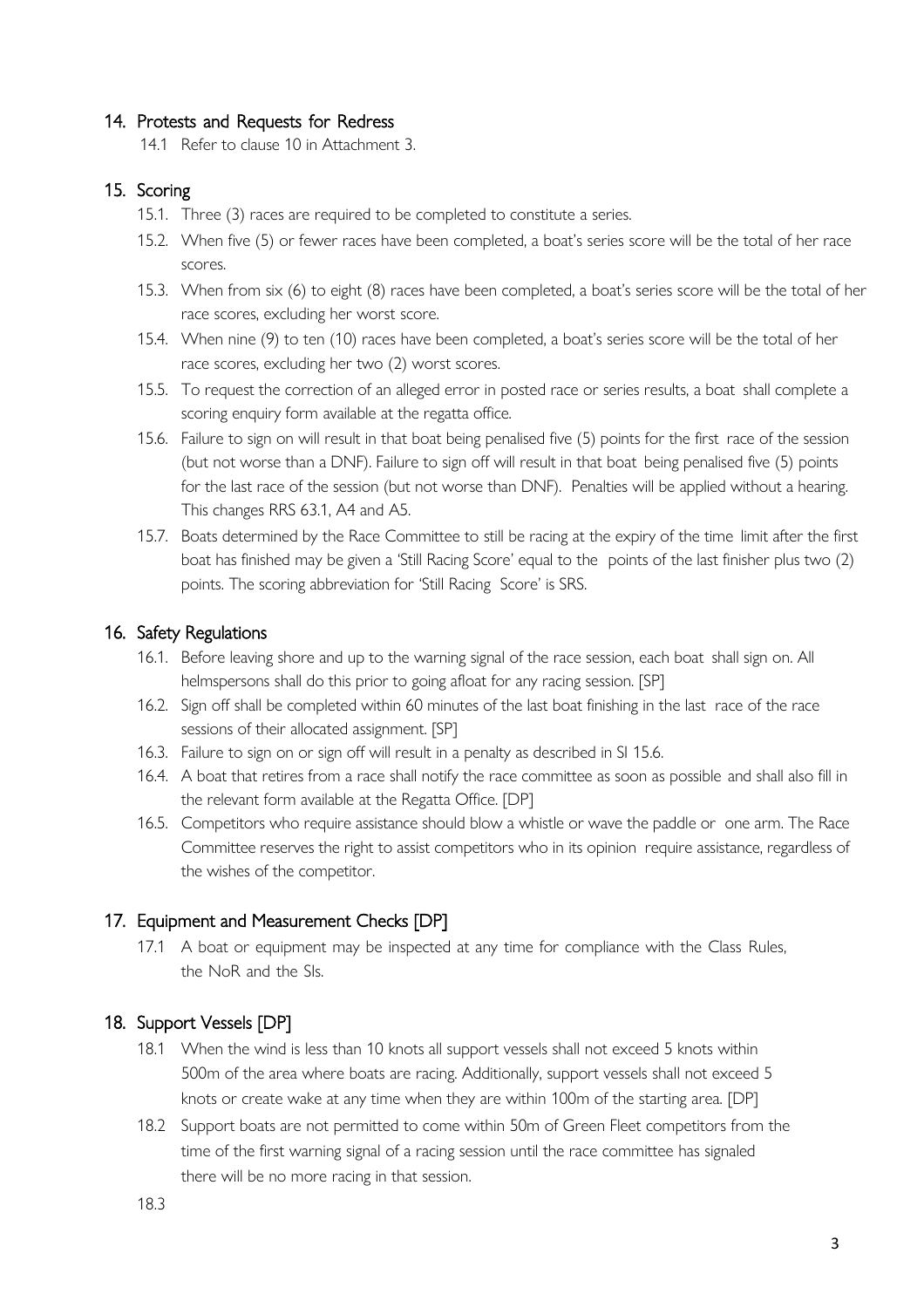When code flag V is displayed with a long sound signal on a committee vessel all support vessels are to *Monitor communication channel for safety instructions (see rule 37)*



18.4 The Race Committee or Protest Committee may protest any boat whose support vessel is in breach of SI 18. Penalties as imposed as a result of a protest under this clause may result in a penalty being imposed on the boat(s) supported by the support vessel.

#### 19. Behaviour

19.1 Sailors, parents, team members and officials shall observe the codes of conduct available on the regatta website.

#### 20. Radio Communication

- 24.1 Except in an emergency, a boat that is racing shall not make voice or data transmissions and shall not receive voice or data communication that is not available to all boats. [DP]
- 24.2 The radio channel will be VHF Ch. 15.

#### 21. Prizes

- 21.1 Refer to NoR 14.
- 21.2 Additional prizes may be awarded at the discretion of the Organising Authority.

#### 22. DISCLAIMER OF LIABILITY

- 22.1 Competitors participate in the regatta entirely at their own risk. See RRS 3, Decision to Race. The organising authority will not accept any liability for material damage or personal injury or death sustained in conjunction with or prior to, during, or after the regatta.
- 22.2 A boat is entirely responsible for her own safety, whether afloat or ashore and nothing, whether in the Notice of Race or the Sailing Instructions or anywhere else, reduces this responsibility. In this paragraph and the following paragraphs, wherever the context so permits, 'boat' includes the helm and their parents or guardians.
- 22.3 It is for the boat to decide whether she is fit to sail in the conditions in which she will find herself. By launching or going to sea, the boat confirms that she is fit for those conditions and that her helm is competent to sail and compete in them.
- 22.4 Nothing done or omitted to be done by the organisers can reduce the responsibility of the boat nor will make the organizers responsible for any loss, damage, death or personal injury, however it may have occurred, as a result of the boat taking part in the racing or other parts of the event. The organisers encompass everyone helping to run the events and their associated activities, afloat or ashore and include the Organising Authority, the Race committee, the race officers, safety vessels, support boats and beach masters.
- 22.5 The provision of safety vessels does not relieve the boat of its responsibilities.
- 22.6 The Race Committee may hold a boat ashore, or require a boat to go ashore at any time when afloat, whether racing or not, if it considers that: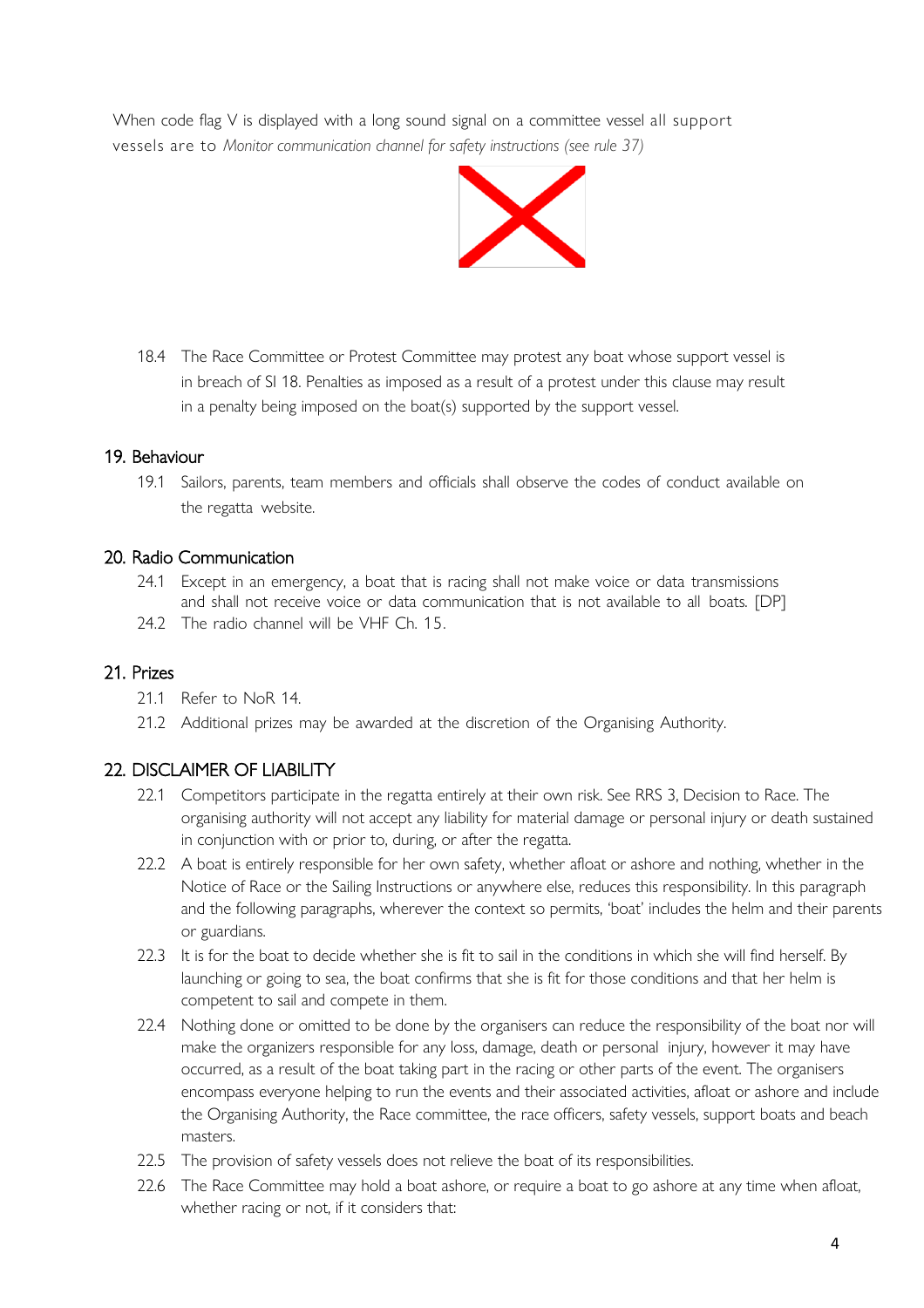- (a) The boat, the equipment or the clothing of the helm, or
- (b) The physical condition of the helm is not adequate for the conditions.

#### 23. INSURANCE

- 23.1 Each participating boat shall be insured with valid third-party liability insurance with a minimum cover of not less than AUD\$5,000,000.00 (recommend AUD\$10,000,000.00) per incident or the equivalent.
- 23.2 All owners/competitors who sign the entry forms are deemed to have made a declaration that they hold such cover. Owners/competitors not holding this cover shall withdraw their entry. The skipper of each boat must be able to display proof of cover if requested to do so.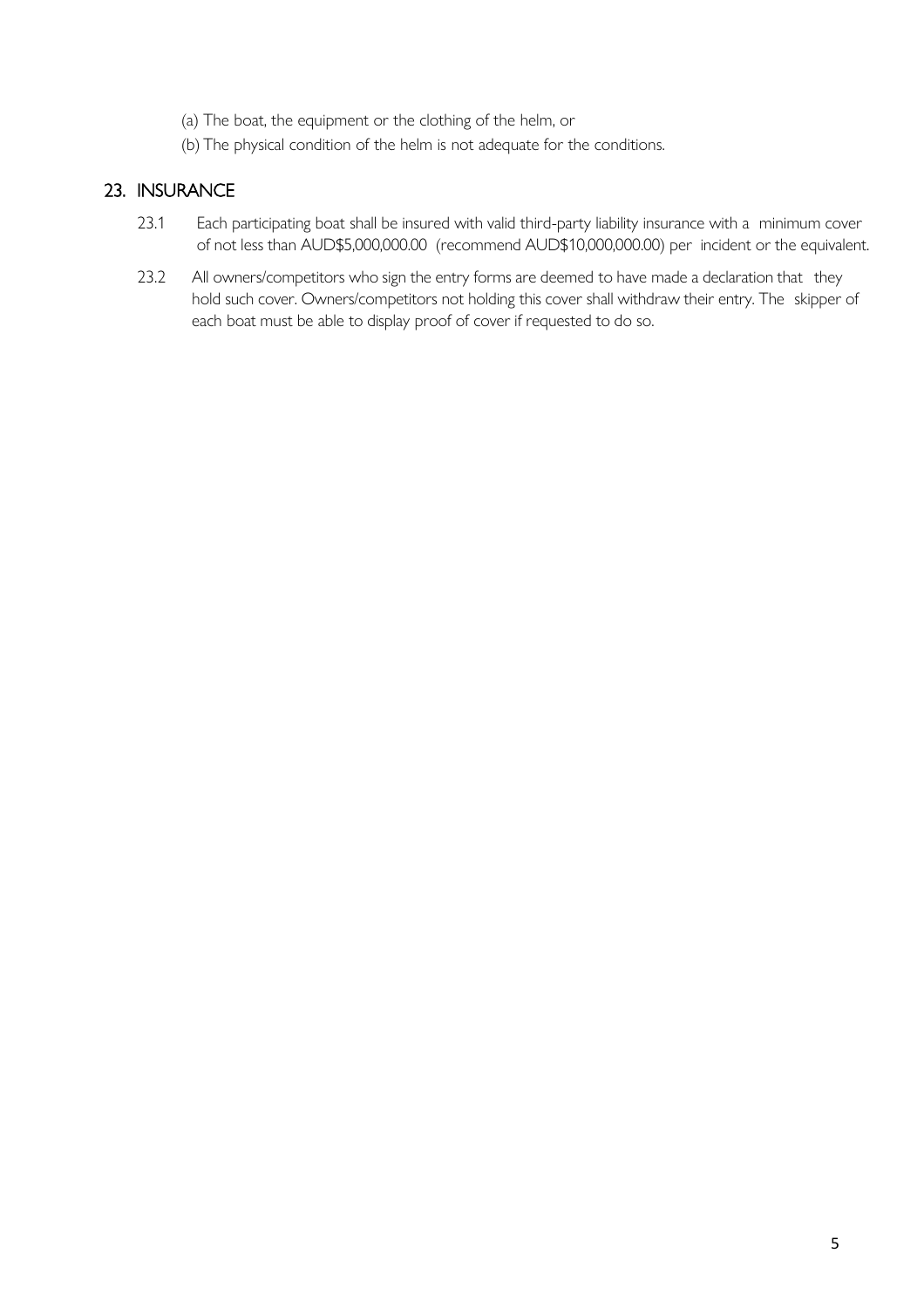## Attachment 1: Course Areas

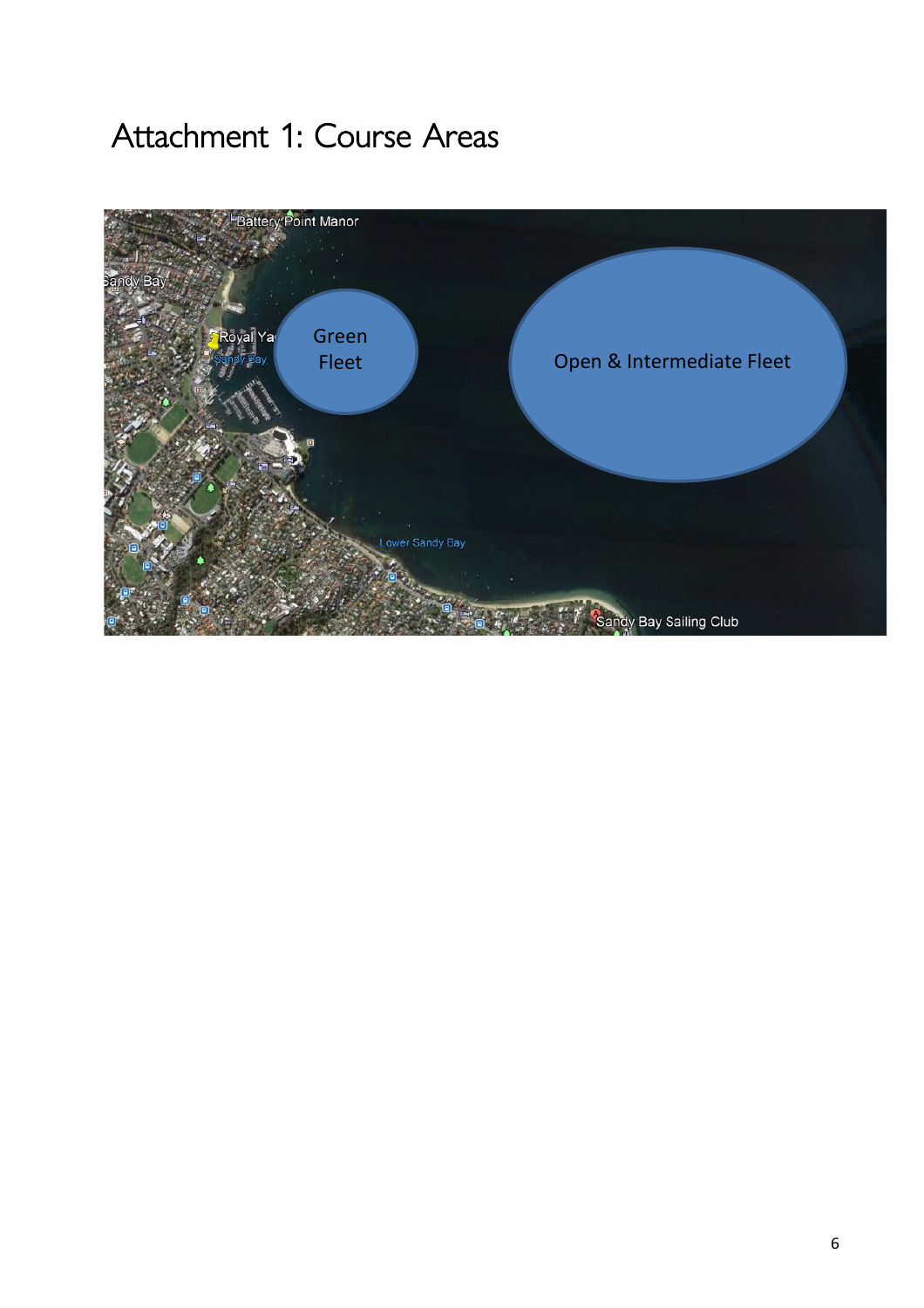## Attachment 2: Course

NB: Drawing is not to scale and the angles are approximate.



| Course          |                                                      |
|-----------------|------------------------------------------------------|
| $\overline{01}$ | Start $-1 - 2 - 3$ - Finish                          |
| 02              | $\sqrt{5}$ Start $-1 - 2 - 3 - 1 - 2 - 3 - 5$ Finish |

| Mark Description           |                                           |  |
|----------------------------|-------------------------------------------|--|
| Marks $1/2$ & $3$          | Yellow Inflatable Buoy                    |  |
| Start/Finish Starboard End | Race Committee Vessel                     |  |
| Start/Finish Port End      | <sup>1</sup> Orange/White Inflatable Mark |  |